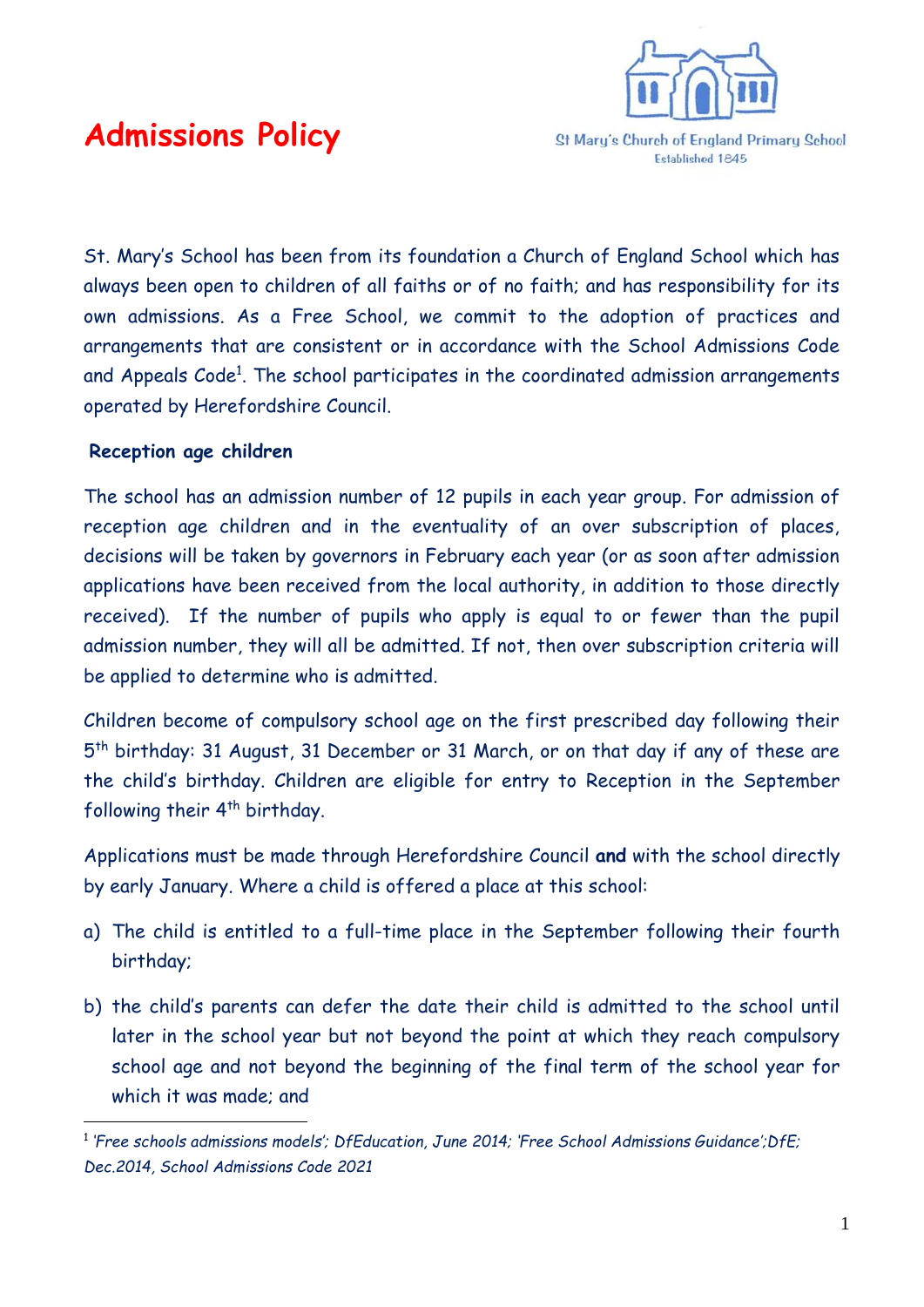c) where the parents wish, children may attend part-time until later in the school year but not beyond the point at which they reach compulsory school age.

In addition, the parents of a summer born child<sup>2</sup> may choose not to send that child to school until the September following their fifth birthday and may request that they are admitted out of their normal age group – to Reception rather than Year 1.

## **Over Subscription Criteria**

All children whose education, health and care (EHC) plan<sup>3</sup> or statement of special educational needs (SEN)<sup>4</sup> names the school will be admitted before any other places are allocated.

If the school is not oversubscribed, all applicants will be offered a place.

If the school receives more applications than the number of available places, places will be given to those children who meet any of the criteria set out below, in order of priority until all places are filled:

- 1. Looked after children and previously looked after children who apply for a place at the school<sup>5</sup> . (LAC/PLAC criterion)
- 2. The presence of older siblings<sup>6</sup> in the school at the time of application and admission. (Sibling criterion)

<sup>2</sup> Summer born children are those born from 1 April to 31 August. They reach compulsory school age on 31 August following their fifth birthday (or **on** their fifth birthday if it falls on 31 August). It is likely that most requests for summer born children to be admitted out of their normal age group will come from parents of children born in the later summer months or those born prematurely.

<sup>&</sup>lt;sup>3</sup> An Education, Health and Care Plan is a plan made by the local authority under Section 37 of the Children and Families Act 2014 specifying the special education provision required for that child.

<sup>4</sup> A Statement of Special Educational Need is a statement made by the local authority under section 324 of the Education Act 1996 specifying the special educational provision required for that child.

<sup>&</sup>lt;sup>5</sup> Looked after children are those in the care of a local authority. Previously looked after children are children who were looked after but ceased to be so because they were adopted (or became subject to a child arrangements order or special guardianship order). Previously looked after children, include those children who appear to have been in state care outside of England and ceased to be in state care as a result of being adopted.

<sup>6</sup> 'Sibling' is a natural or half-brother/sister, a legally adopted brother/sister(or half-brother/sister), a step brother or sister, or other child living in the same household who, will be living with them at the same address at the date of their entry to the school.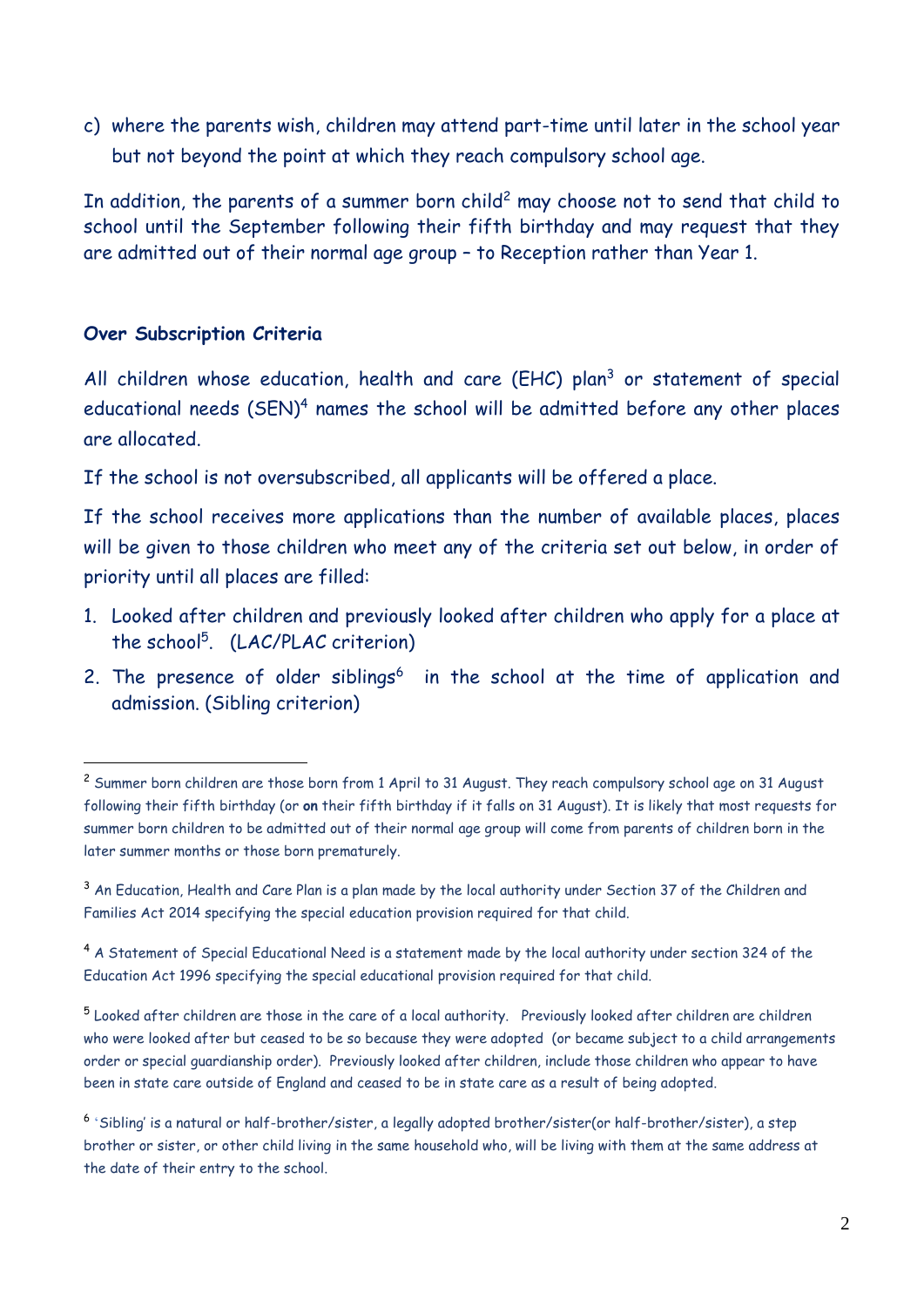- 3. Children living within the civil parish of Dilwyn. (Parish Criterion) ranked by:
	- a. Children in families who are committed to Christian based education (Christian criterion) 7
	- b. Other children.
- 4. Children who live outside the civil parish of Dilwyn nearest to the school by the shortest distance by road (Distance criterion) ranked by:
	- a. Children in families who are committed to Christian based education (Christian criterion)
	- b. Other children.

# **In Year Admissions**

Additional pupils may be admitted in year, if the overall capacity of the school has not been met and depending on the size of the individual year groups.

The School does not participate in the Herefordshire Council co-ordinated approach to in-year admissions. Therefore applications should be made directly to the School; the application form and the supplementary information form should be obtained from the School Office.

In-year applications will be determined by the Principal in consultation with the appropriate lead teacher and the Chair of Governors.

Parents / carers will be notified of the outcome of their in-year application in writing within 15 school days, detailing any reason for refusal and information about the right to appeal.

The Principal will respond to Herefordshire Council of spare capacity by year group within 2 school days of a request for such information.

The School will participate in the Herefordshire Council Fair Access Protocol to ensure that unplaced and vulnerable children<sup>8</sup> and those who have difficulty securing a

<sup>7</sup> When requesting a place based on "Christian criterion", applicants could be asked to provide any supporting information.

 $^8$ Fair Access Protocols may only be used to place the following groups of vulnerable and/or hard to place children, where they are having difficulty in securing a school place in-year, and it can be demonstrated that reasonable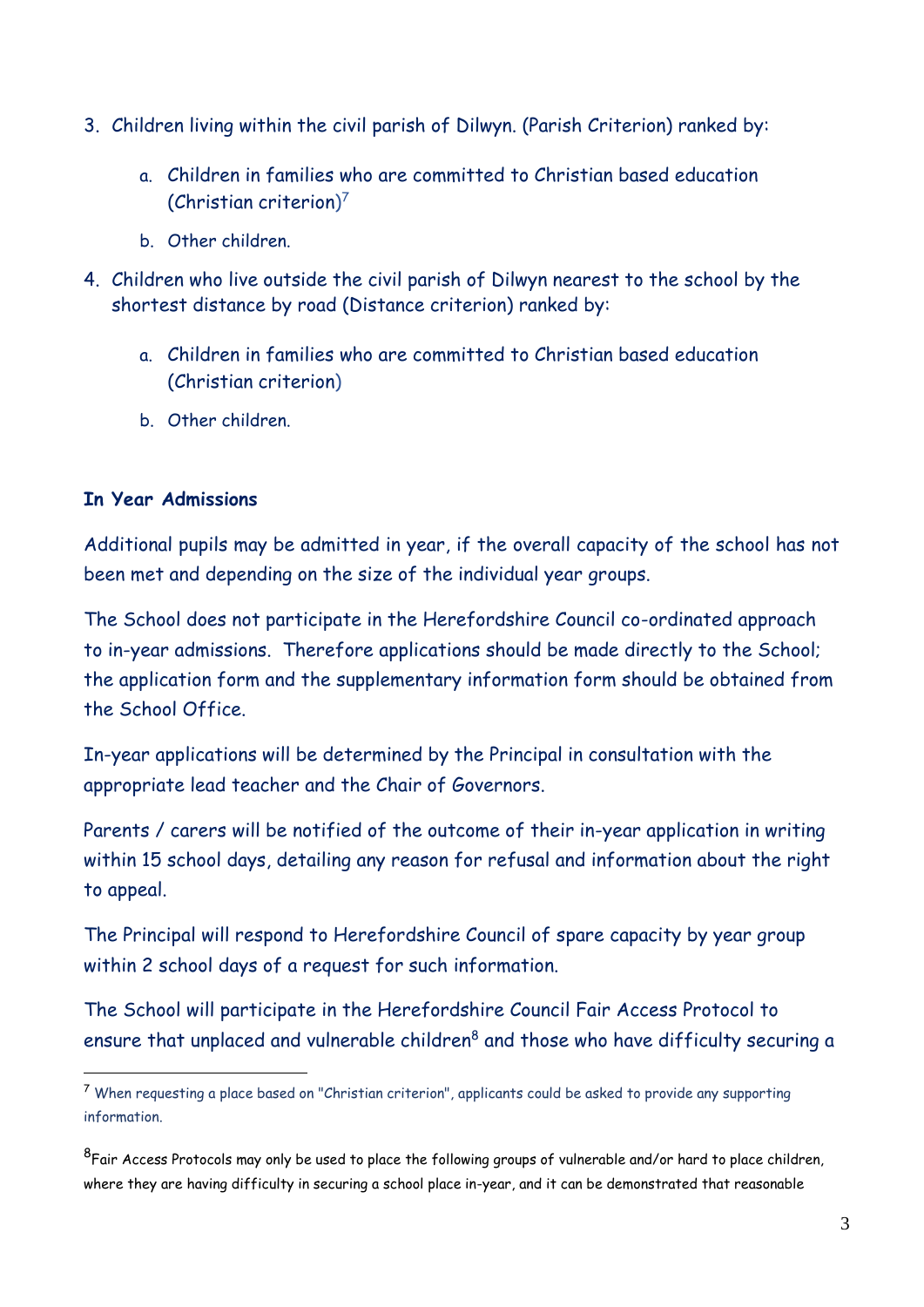school place in-year are found and offered an appropriate school place as quickly as possible.

The School can refuse an in-year application for admission on the basis of challenging behaviour if there is already a particularly high proportion of either children with challenging behaviour or previously excluded pupils compared with other local schools and it is considered that the admission of another child with challenging behaviour would prejudice the provision of education or efficient use of resources. Such behaviour is defined as that which significantly interferes with the pupil's or other pupils' education or jeopardises the right of staff and pupils to a safe and orderly environment. Challenging behaviour is that which is unlikely to respond to the usual range of interventions to address pupil misbehaviour, as detailed in the School's Behaviour and Anti-bullying Policy, or is likely to be of such a severity, frequency and duration beyond the normal range that the School can tolerate.

#### **Service Children and Children of Crown Servants**

The School recognises the educational disadvantage sometimes experienced by the children of armed forces personnel and crown servants who are obliged to move frequently between postings. The School will allocate a place to a service child before the family moves if the application is accompanied by an official letter with a relocation date, provided there is spare capacity in the cohort. When applying the over subscription criteria to applications from Service families for a place in reception the School will require evidence of the parents' intended address.

f) children who are carers;

measures have been taken to secure a place through the usual in-year admission procedures:

a) children either subject to a Child in Need Plan or a Child Protection Plan or having had a Child in Need Plan or a Child Protection Plan within 12 months at the point of being referred to the Protocol;

b) children living in a refuge or in other Relevant Accommodation at the point of being referred to the Protocol; c) children from the criminal justice system;

d) children in alternative provision who need to be reintegrated into mainstream education or who have been permanently excluded but are deemed suitable for mainstream education;

e) children with special educational needs (but without an Education, Health and Care plan), disabilities or medical conditions;

g) children who are homeless;

h) children in formal kinship care arrangements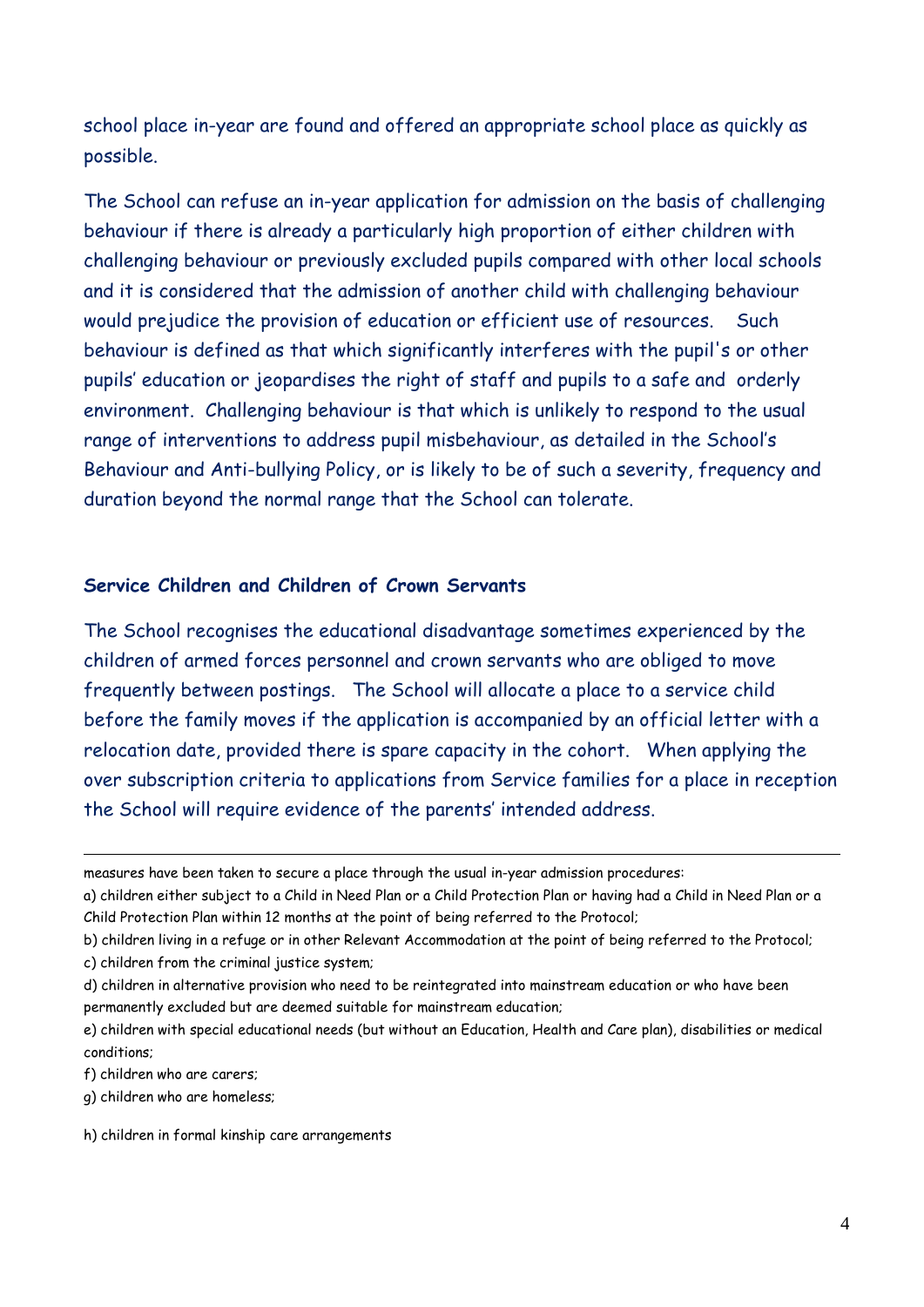#### **Home/School Agreement**

Prior to admission, parents/carers will be required to enter into a 'Home/School Agreement' that defines the expectations of all concerned.

#### **Waiting list**

The school will operate a waiting list for each year group and if a place becomes available, the over subscription criteria will apply. Where in any year more applications for places are made than there are places available, a waiting list will operate until the end of the school year. This will be maintained by the school and it will be open to any parent to ask for his or her child's name to be placed on the waiting list, following an unsuccessful application.

### **Appeals**

All applicants refused a place have a right of appeal to an independent appeal panel constituted and operated in accordance with the School Admission Appeals Code. Appeals should be made in writing by the parents, giving reasons, within 25 school days from the date of notification that their application was unsuccessful. Those wishing to appeal should contact the school for more details on the process.

#### **Setting admission arrangements**

These admission arrangements are determined (formally agreed) and published by the **28th February** every year, for admissions that September - even where no changes have been made and no consultation undertaken. The St Mary's C.E. Academy Trustees/governors are responsible for admissions. The governing body will be quorate and decide on the proposed final arrangements. The final admission arrangements are then published on the school website for parents to see and also sent to the Diocesan Education Board and Herefordshire Council, by the **15th of March for admissions later that year**. Any objections are referred to the Schools Adjudicator by the 15th